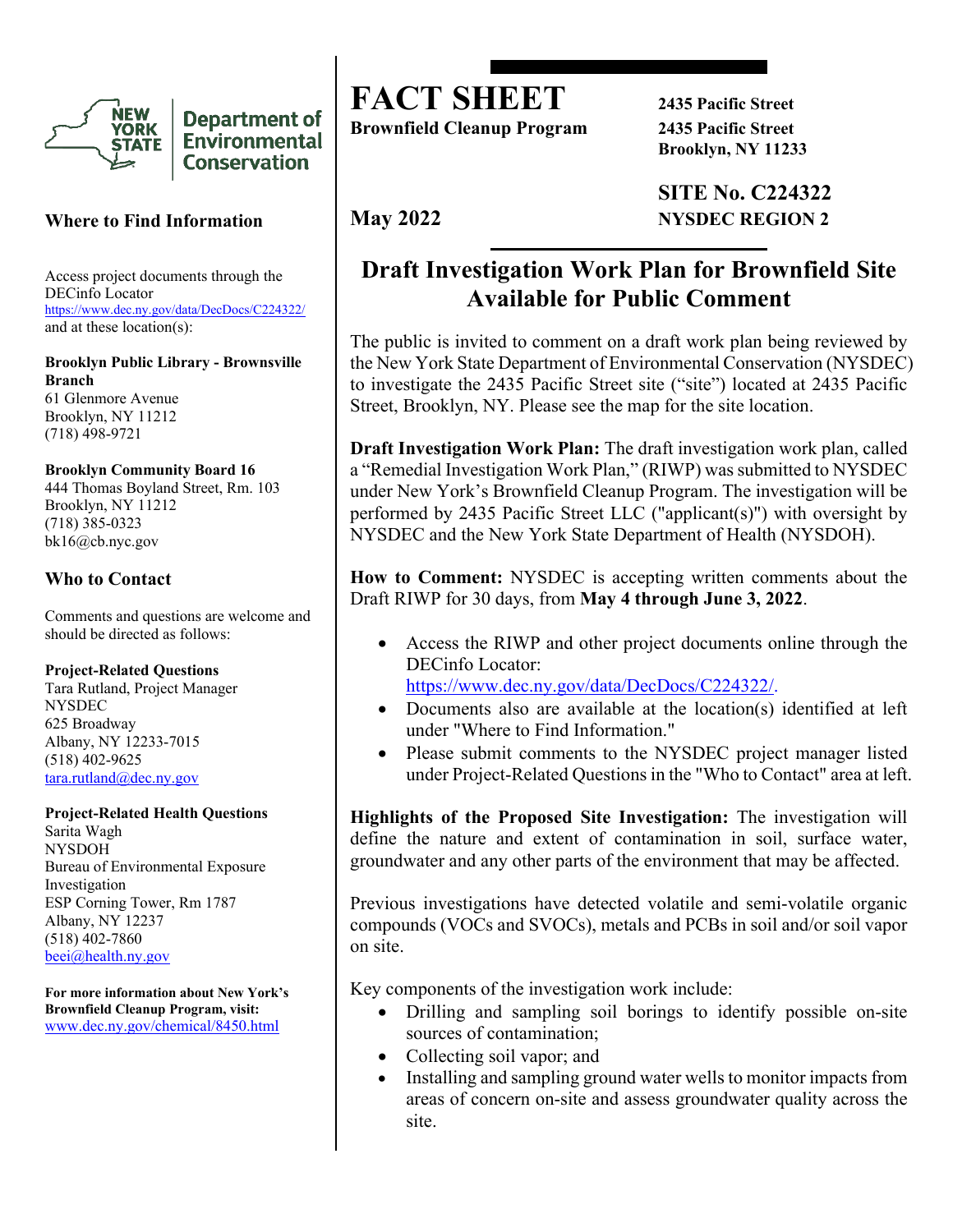# BROWNFIELD CLEANUP PROGRAM

**Next Steps:** NYSDEC will consider public comments, revise the plan as necessary, and approve the work plan. NYSDOH must concur with the plan. After the work plan is approved, the activities detailed in the work plan will be implemented.

When the investigation is completed, a report will be prepared and submitted to NYSDEC that summarizes the results. NYSDEC will review the report, make any necessary revisions and, if appropriate, approve the report.

After the investigation, a proposed cleanup plan, called a "Draft Remedial Work Plan" will be developed. The cleanup plan will include an evaluation of the proposed site remedy or recommend a no action or no further action alternative. The goal of the cleanup plan is to ensure the protection of public health and the environment. NYSDEC will present the proposed cleanup plan to the public for its review and comment during a 45-day comment period.

NYSDEC will keep the public informed throughout the investigation and cleanup of the site.

**Site Description:** The site is a 0.8-acre vacant parcel located in an urban setting, comprised of two contiguous tax lots (Lot 46 to the east and Lot 58 to the west) on the northern side of Pacific Street, between Sackman Street to the west and East New York Avenue to the east. The site is comprised primarily of vacant, grassy land. Gravel and paved surface areas are located along the western and southern property borders, respectively. Chain-link fences and concrete block walls define the property borders. The project site was first developed for commercial and manufacturing use sometime between 1908 and 1928. Known commercial uses have included a large automobile garage (capacity of 130 cars, containing gasoline tanks) on Lot 46, subsequently used as a manufacturing facility for elevators, lamps and clothing, and a warehouse on Lot 58 that was occupied by a clothing manufacturer and several retail stores. Onsite buildings were demolished by the 1980s (on Lot 58) and 2007 (on Lot 46).

Current development plans for the site include the construction of a new ten-story mixed-use building (including residential dwellings) with a footprint of approximately 20,800 square feet. The building will be constructed with a partial cellar requiring excavation to 11 to 13 feet below ground surface (bgs) and crawl spaces requiring excavation to four feet bgs. The remaining northern portion will be utilized as a rear yard.

Additional site details, including environmental and health assessment summaries, are available on NYSDEC's Environmental Site Remediation Database (by entering the site ID, C224322) at:

[https://www.dec.ny.gov/cfmx/extapps/derexternal/inde](https://www.dec.ny.gov/cfmx/extapps/derexternal/index.cfm?pageid=3) [x.cfm?pageid=3](https://www.dec.ny.gov/cfmx/extapps/derexternal/index.cfm?pageid=3)

**Brownfield Cleanup Program:** New York's Brownfield Cleanup Program (BCP) encourages the voluntary cleanup of contaminated properties known as "brownfields" so that they can be reused and redeveloped. These uses may include recreation, housing, business, or other uses. A brownfield site is any real property where a contaminant is present at levels exceeding the soil cleanup objectives or other health-based or environmental standards, criteria or guidance adopted by NYSDEC that are applicable based on the reasonably anticipated use of the property, in accordance with applicable regulations.

For more information about the BCP, visit: <https://www.dec.ny.gov/chemical/8450.html>

*We encourage you to share this fact sheet with neighbors and tenants, and/or post this fact sheet in a prominent area of your building for others to see.*

**Stay Informed With DEC Delivers** Sign up to receive site updates by email: <https://www.dec.ny.gov/chemical/61092.html>

Note: Please disregard if you already have signed up and received this fact sheet electronically.

### **DECinfo Locator**

Interactive map to access DEC documents and public data about the environmental quality of specific sites:<https://www.dec.ny.gov/pubs/109457.html>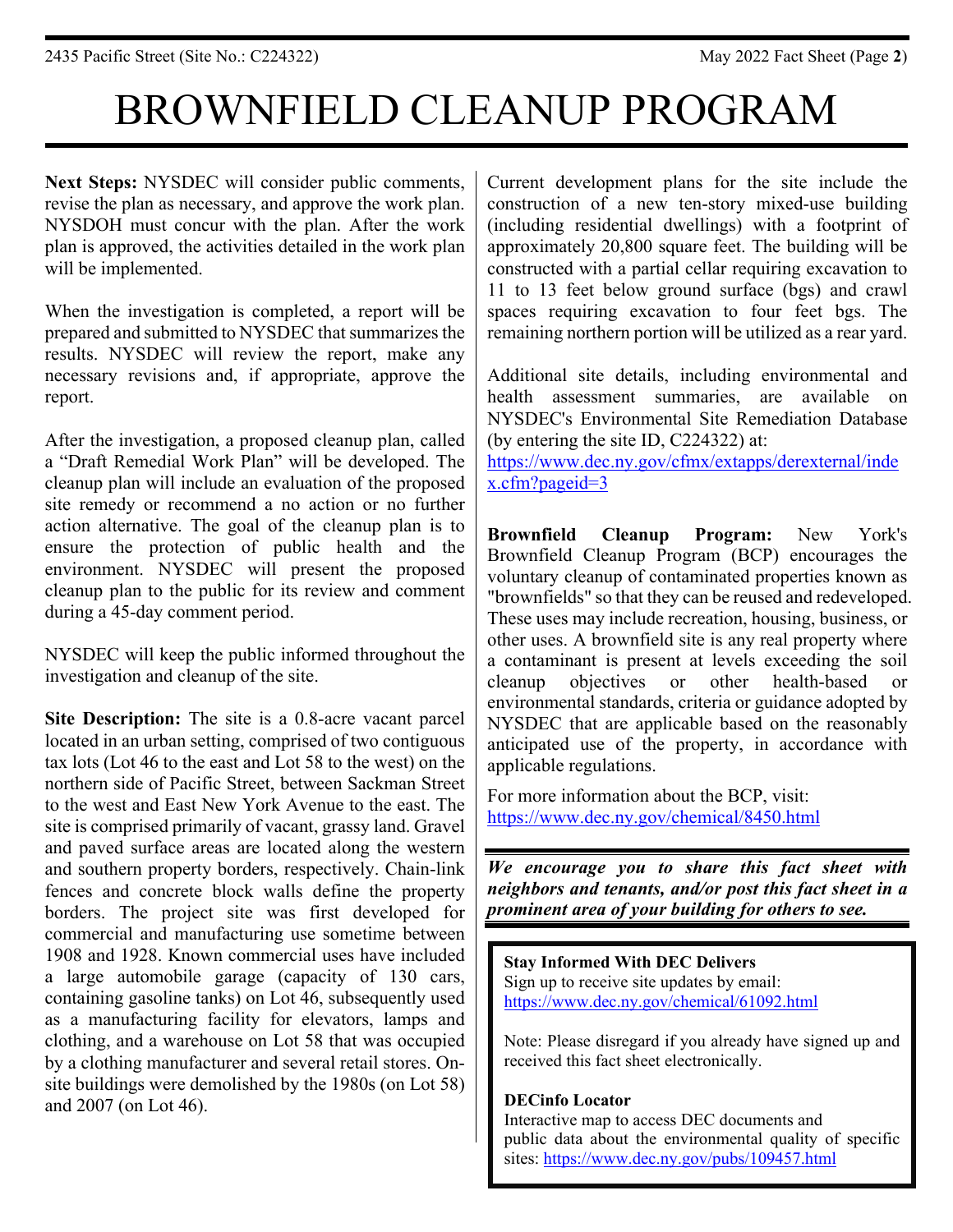# BROWNFIELD CLEANUP PROGRAM

### **Site Location**